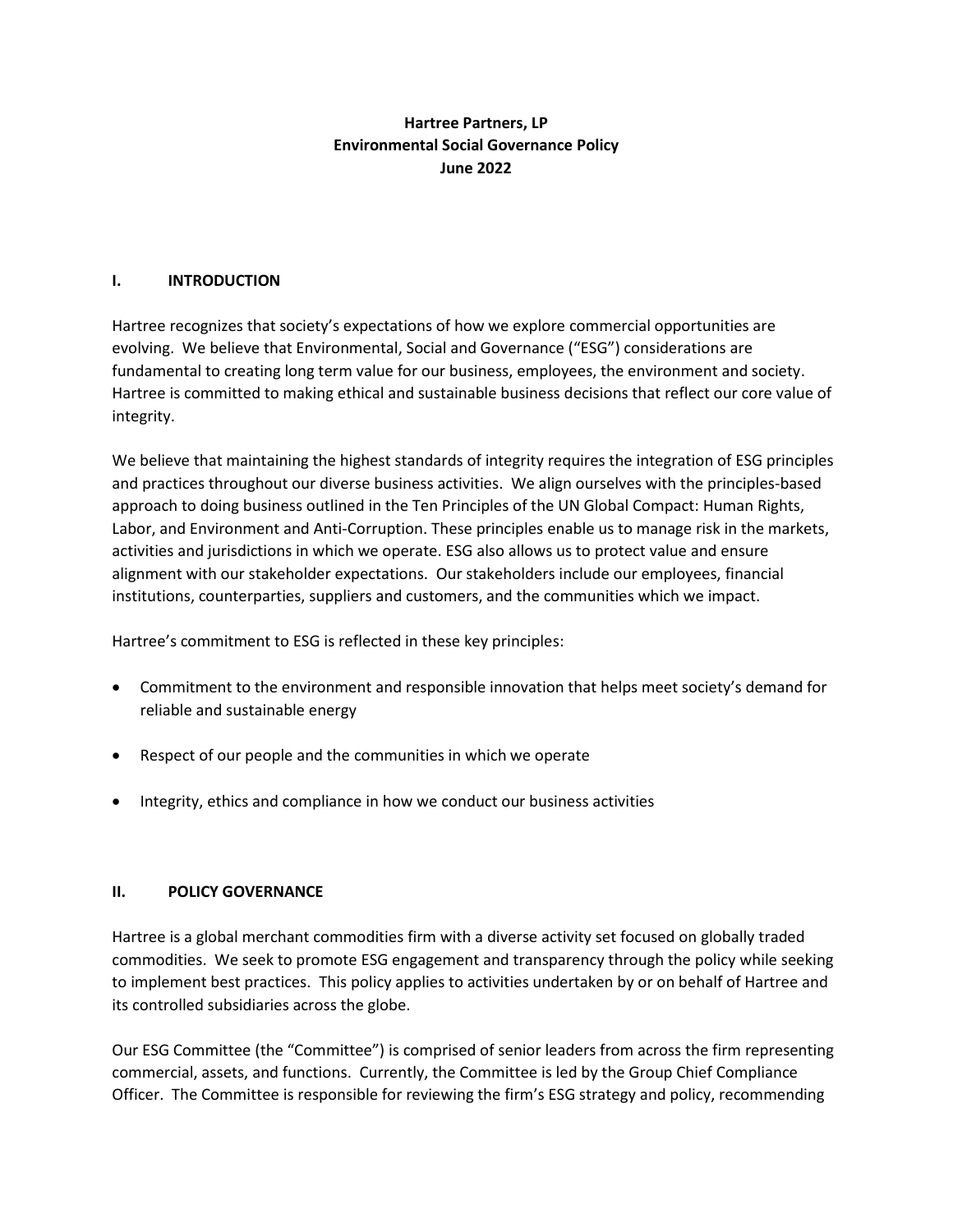policy goals and evaluating best practices. Policy goals and commitments are reviewed annually by the Committee. This group reports regularly to Hartree's senior management and Executive Committee.

## III. **OUR COMMITMENTS**

This Policy is built on the following areas that reflect existing and emerging standards of ESG:

## **Commitment to the Environment**

Hartree recognizes the importance of protecting the planet and natural resources. We recognize that actively managing sustainability and ESG issues is fundamental to the success of our business and in creating long-term value for our stakeholders. A growing part of our business focuses on Environmental Markets, in particular carbon. This reflects our fundamental belief that markets play an important role in transitioning the world away from a predominantly fossil fuel-based economy. Additionally, we will continue to map our carbon footprint, neutralize operational emissions, and look for ways to embed carbon neutral technology in our own portfolio. Our Environmental Sustainability & Climate Policy, attached at Appendix E, outlines our ambitions across Hartree's business segments.

## **Respect of People and Communities**

Hartree respects the human rights of our employees and the communities in which we operate. Hartree is committed to providing a workplace which is safe for our employees and all others who may be affected by our undertakings and attaining the highest achievable standards of occupational health, safety and protection of the environment where reasonably practicable. In our offices and our operating facilities adhere to all relevant OSHA and EPA standards as well as state and local requirements.

We understand that we benefit from diverse perspectives and strive to ensure that all employees are treated with dignity. Hartree fosters employee development and strives for overall workplace engagement. Importantly, as reflected in our Code of Conduct, we expect our employees will not engage in or tolerate unethical or unlawful workplace conduct, including discrimination, intimidation or harassment.

Outside of our offices and operations, in the communities with which Hartree interacts, we are committed to protecting human rights and engaging responsibly with counterparties and suppliers.

## **Integrity, Ethics & Compliance**

Integrity is embedded within Hartree's culture. Hartree is committed to maintaining the highest ethical and legal standards and conducting business in compliance with all applicable laws and regulations wherever we operate. We seek to apply the highest recognized standards across our global activities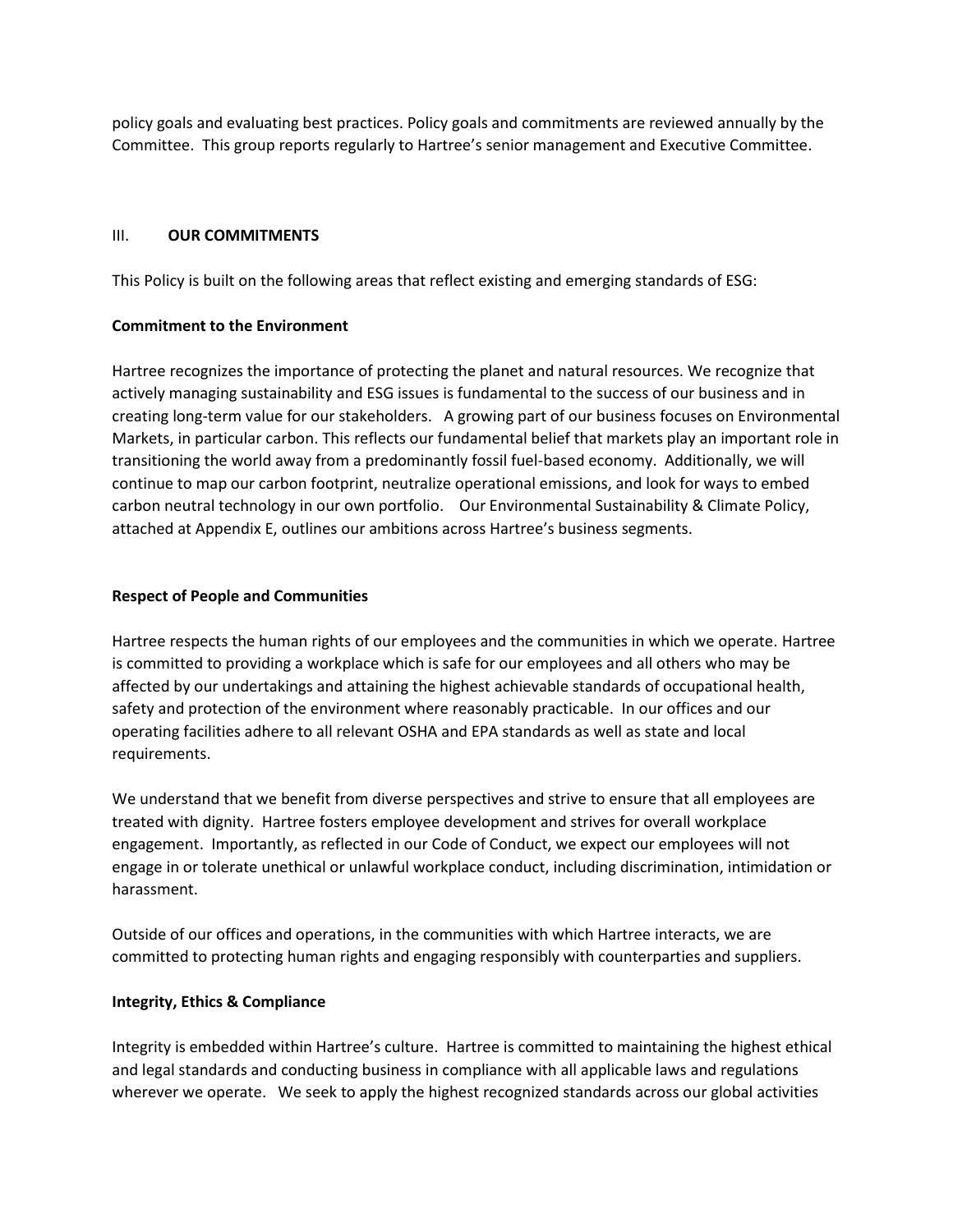when managing risks and opportunities that touch business conduct areas such as fraud, corruption, bribery, fiduciary responsibilities, and other behavior that may have an ethical component. Our robust AML requirements set out in our KYC process are applied globally and ensure a high standard of rigor in our due diligence processes. Adherence to the expectations set out in our FCPA and UK Anti-Bribery Statement is required of all our employees.

We apply the highest global standard across our businesses in regards to our Anti-Money Laundering policies and adhere to strict policies that prohibit bribery and other improper payments to public officials consistent with the laws in which we operate.

## **IV. Current Policy Goals**

Hartree is committed to the on-going development of policies which reflect our key ESG principles. Our current ambitions include:

- Implementing our Environmental Sustainability & Climate Policy
- Updating our Avoidance of Modern Slavery policy
- Aligning our global portfolio of activities under a global Code of Conduct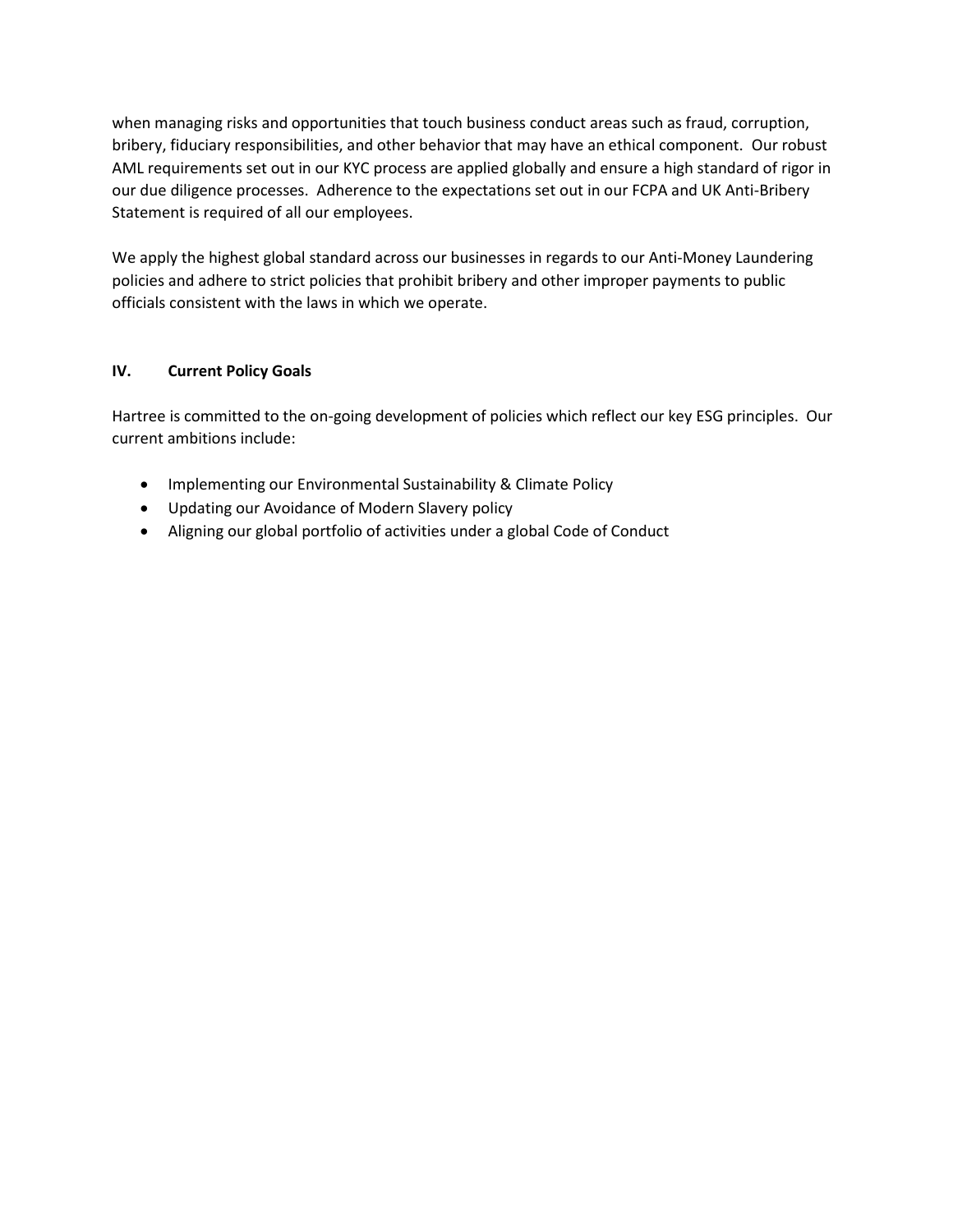## **APPENDIX E**

#### **ENVIRONMENTAL SUSTAINABILITY & CLIMATE POLICY**

## **I. INTRODUCTION**

Hartree Partners LP ("Hartree") has established this Environmental & Climate Policy effective June 2022, in recognition of the importance of protecting the planet and natural resources and as part of our global commitment to Environmental and Social Governance (ESG).

Hartree supports the Paris Agreement and the goal of keeping global warming under 1.5° Celsius. A growing part of our business focuses on supporting the energy transition and environmental markets, in particular carbon. In addition to addressing emissions in our own operations, we believe there is a significant contribution to be made through the creation of environmental markets as a new asset class supporting the reduction of global emissions and increasing ambition to combat climate change. We have traded renewable fuels and environmental credits since 2011 and continue to leverage our 25 years of experience in physical and financial commodities as an active market developer in the trading of new environmental products such as carbon.

In line with these beliefs and principles, we have set the following firm-wide sustainability goals:

- Measure and neutralise all operational emissions (Scope 1 and 2) on an annual basis
- Regularly review and avoid increase in the carbon intensity of our operations; identify any actions that can further reduce our footprint on an ongoing basis
- **■** Implement an internal carbon price that will be factored into our investment processes to support firm-wide emissions reductions and sustainable business decision-making
- Support the creation of environmental markets that will transition society and economies to net-zero emissions in line with the Paris Agreement

This policy outlines how our businesses align with and will achieve these goals.

## **II. ENVIRONMENTAL MANAGEMENT AND RISK**

We are committed to managing our impact on the environment and mitigating risk in line with sectoral best practices and our corporate values of integrity, commitment to ESG, and contribution towards a sustainable energy transition.

## **A. Corporate Responsibility and Future Environmental Commitments**

All of our owned and operated facilities comply with local, regional, and federal regulation on emissions standards. We calculate our operational Scope 1 and 2 emissions on an annual basis and will engage with stakeholders in the commodity trading sector to identify the best practice methodologies for Scope 3 measurement from 2023 onwards.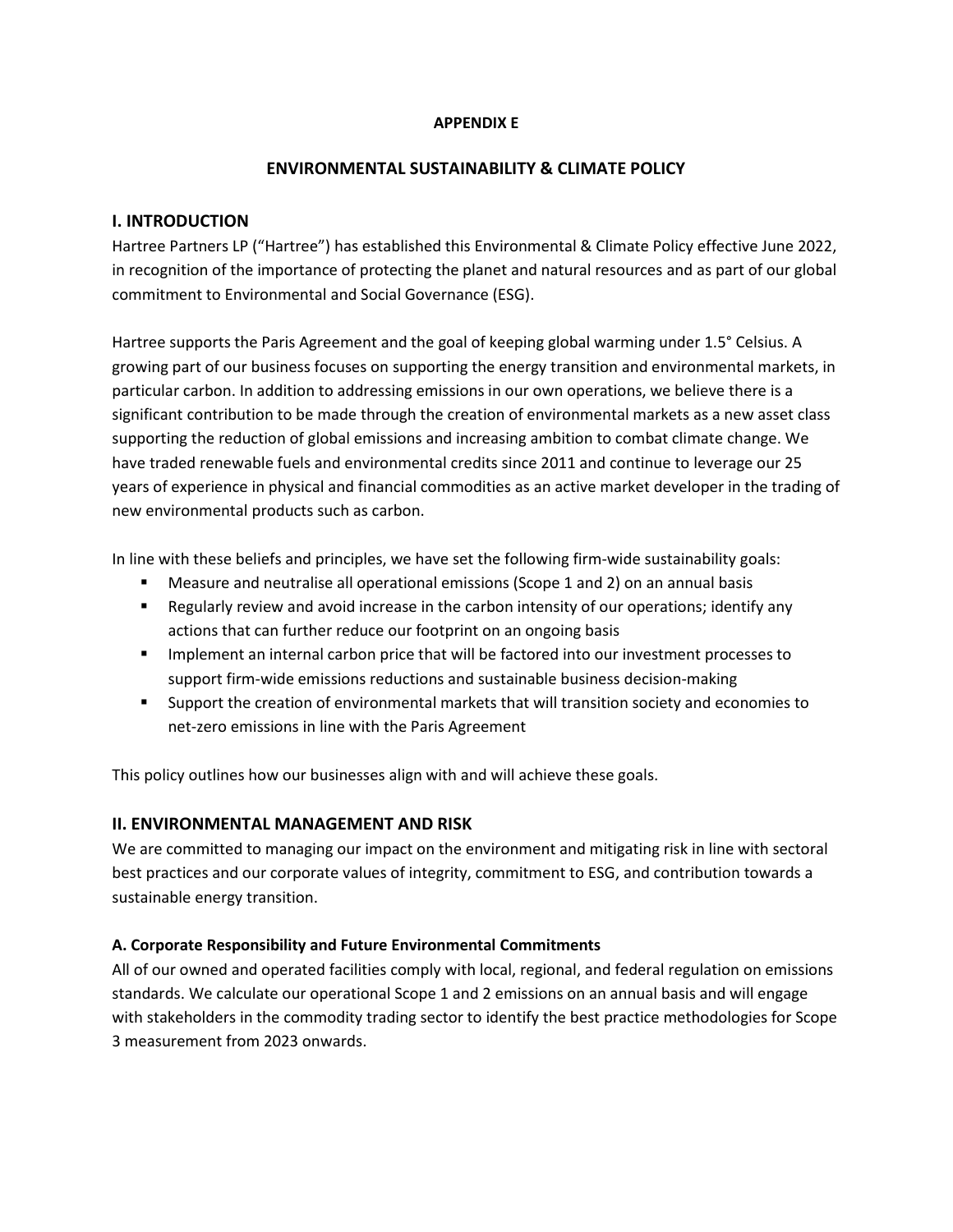We are committed to neutralising all operational emissions on an annual basis. We will increase our use of carbon removals over time, and in 2022 invest in proprietary projects which will remove enough carbon to cover our operational footprint annually by 2028.

## **B. Internal Carbon Pricing Scheme**

Effective July 2022, we will set an internal price on carbon to actively manage our emissions and evaluate every investment we make against its climate change impact. The internal carbon price will be set relevant to global regulatory carbon prices and asset location and will not be lower than any market references. This will help us prioritise investments that accelerate the transition to a lower-carbon energy system and decarbonise our own business emissions more rapidly and effectively.

Our Environmental Products desk works across the business to support the creation of internal marginal abatement cost curves and drive carbon-informed decision making, as well as regularly re-assess the internal price against global policy changes and requirements. This showcases our commitment to the market principles we believe are core to driving global decarbonisation.

## **IV. OUR BUSINESS**

Hartree is a global merchant commodities firm. We specialise in energy but have diverse interests ranging from merchant trading, refining, transportation, and storage of energy-related products to renewable power and environmental credits. We continue to expand our business including the establishment of several environmentally focused ventures in line with our commitment to a sustainable energy transition.

## **A. Renewable Energy & Power**

Hartree actively trades natural gas, power (electricity), and biofuels. We also make strategic investments into physical energy assets, including two peaking power plants in the UK which provide supplementary power when there is peak demand from the electricity grid. We face environmental exposure through partial ownership of these plants in the UK, which are covered by the EU Emissions Trading Scheme (ETS).

Our deep understanding of underlying energy markets positions us to become a leader in decarbonising the energy mix. According to the International Energy Agency (IEA), almost 90% of global electricity generation in 2050 will need to come from renewable sources to achieve net zero emissions<sup>1</sup> – versus 29% today<sup>2</sup>. Our power and renewables trading are expanding to help meet this demand, and we have made significant investments into shaping the future of sustainable energy through several cutting-edge ventures.

 $^1$  IEA Net Zero by 2050 Report (November 2021)

<sup>&</sup>lt;sup>2</sup> IEA Global Energy Review 2021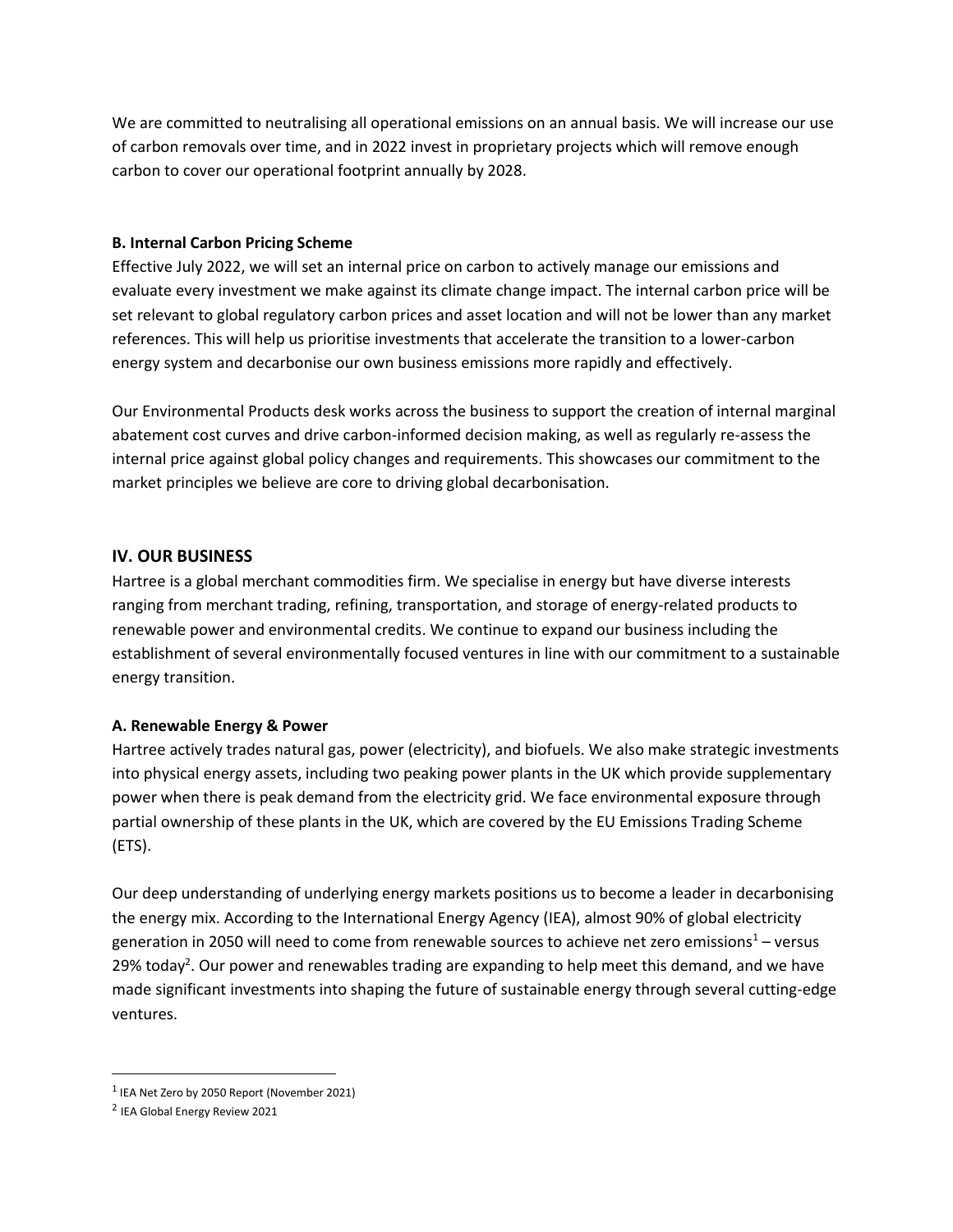- *AMPYR Solar Europe (ASE)*: joint venture with AGP Group and NaGa solar to develop a portfolio of at least 4GW of solar projects in the United Kingdom, Netherlands, and Germany.
- **EXECT** *Hartree Solutions*: an energy efficiency and industrial power service company that invests in, installs, and operates on-site energy generation to free customers from the complexities and capital constraints of renewable energy.
- **EXECO** *Biofuels*: We are investing in the development of advanced biofuels from non-food-based feedstocks, in line with growing demand for fossil fuel phase-out, reduced emissions footprints, and the EU Circular Economy Action Plan.

We continue to seek strategic partnership and investment opportunities with entities focused on growing battery technology and other solutions required to facilitate the energy transition.

## **B. Environmental Products**

The Environmental Products desk was formed in 2015 to trade carbon in both the compliance and voluntary markets. Emissions trading schemes have proven effective because they definitively cap greenhouse gas emissions, creating scarcity for the ability to pollute. This provides economic incentive for emitters to reduce their future environmental liabilities and invest into low-carbon innovations. Our Environmental Products team helps businesses understand these tradeoffs between the cost of abating in their own operations versus compensating via the use of carbon credits.

Carbon markets can provide an important part of the solution to the climate crisis as they catalyse innovation and drive emissions reduction at the lowest cost to society. Allowances and credits represent significant market opportunities for investors in the short-, mid- and long-term. By supporting and enabling participation in carbon markets, Hartree helps clients hedge against future climate risks, diversify their portfolios, and ultimately have a positive environmental impact while contributing to carbon emission reduction targets. We have made a significant investment in this space through Vertree.

■ *Vertree*: a joint venture and partnership platform for net zero solutions. Through this platform we partner with a variety of stakeholders to catalyse private sector investment into naturebased solutions and offer the highest quality carbon reduction and removal credits for companies needing to address their unavoidable emissions.

Vertree works with businesses to:

- Understand environmental impacts and the trade-offs between abating versus compensating
- Develop strategies to decarbonise in line with the Paris Agreement and climate science
- Prevent, reduce, or eliminate sources of emissions within value chains
- Deliver high-quality verified emissions reductions and carbon removals
- Source, managing, and finance exclusive, high-quality projects in partnership with leading developers